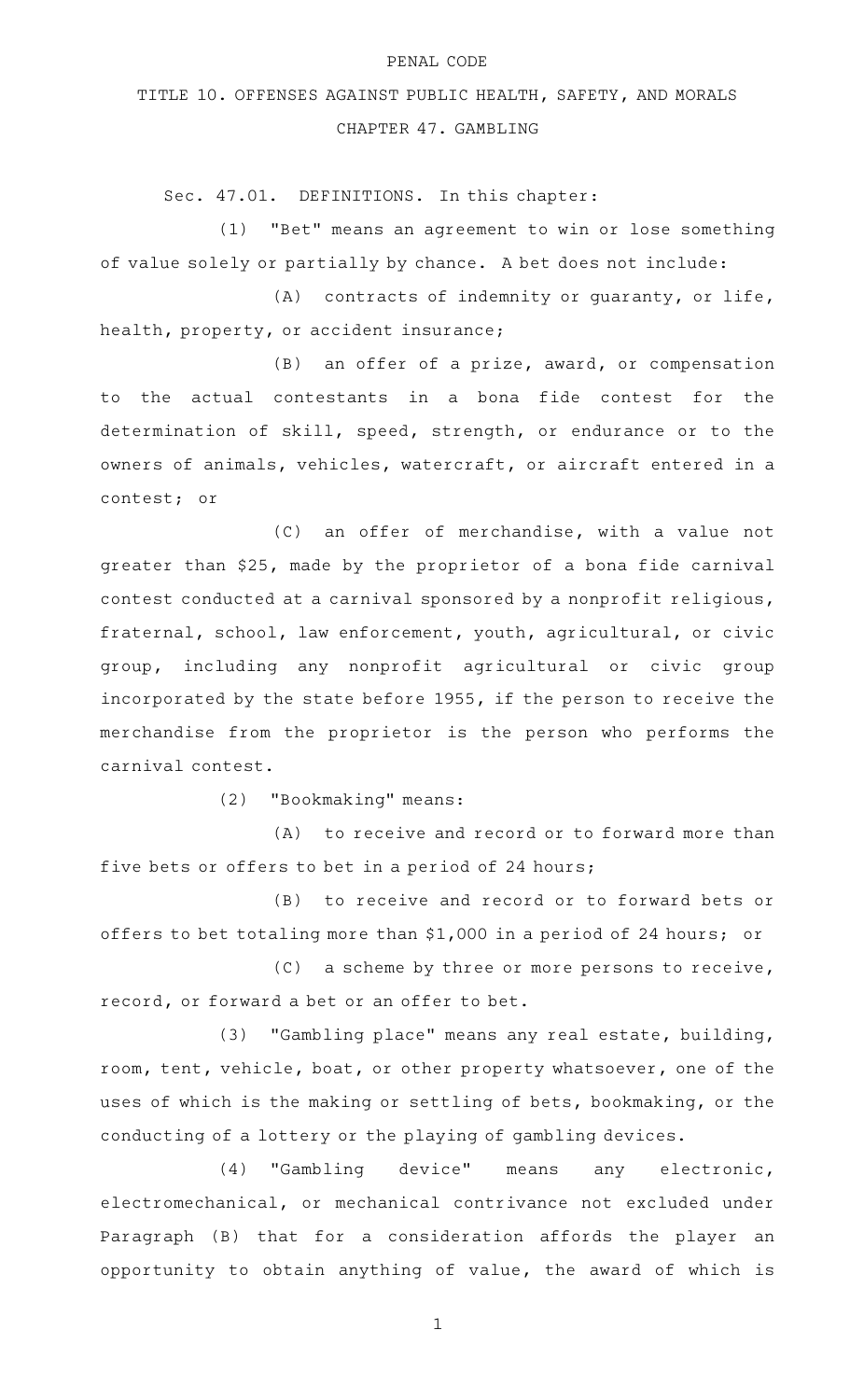determined solely or partially by chance, even though accompanied by some skill, whether or not the prize is automatically paid by the contrivance. The term:

 $(A)$  includes, but is not limited to, gambling device versions of bingo, keno, blackjack, lottery, roulette, video poker, or similar electronic, electromechanical, or mechanical games, or facsimiles thereof, that operate by chance or partially so, that as a result of the play or operation of the game award credits or free games, and that record the number of free games or credits so awarded and the cancellation or removal of the free games or credits; and

(B) does not include any electronic, electromechanical, or mechanical contrivance designed, made, and adapted solely for bona fide amusement purposes if the contrivance rewards the player exclusively with noncash merchandise prizes, toys, or novelties, or a representation of value redeemable for those items, that have a wholesale value available from a single play of the game or device of not more than 10 times the amount charged to play the game or device once or \$5, whichever is less.

(5) "Altered gambling equipment" means any contrivance that has been altered in some manner, including, but not limited to, shaved dice, loaded dice, magnetic dice, mirror rings, electronic sensors, shaved cards, marked cards, and any other equipment altered or designed to enhance the actor 's chances of winning.

(6) "Gambling paraphernalia" means any book, instrument, or apparatus by means of which bets have been or may be recorded or registered; any record, ticket, certificate, bill, slip, token, writing, scratch sheet, or other means of carrying on bookmaking, wagering pools, lotteries, numbers, policy, or similar games.

(7) "Lottery" means any scheme or procedure whereby one or more prizes are distributed by chance among persons who have paid or promised consideration for a chance to win anything of value, whether such scheme or procedure is called a pool, lottery, raffle, gift, gift enterprise, sale, policy game, or some other name.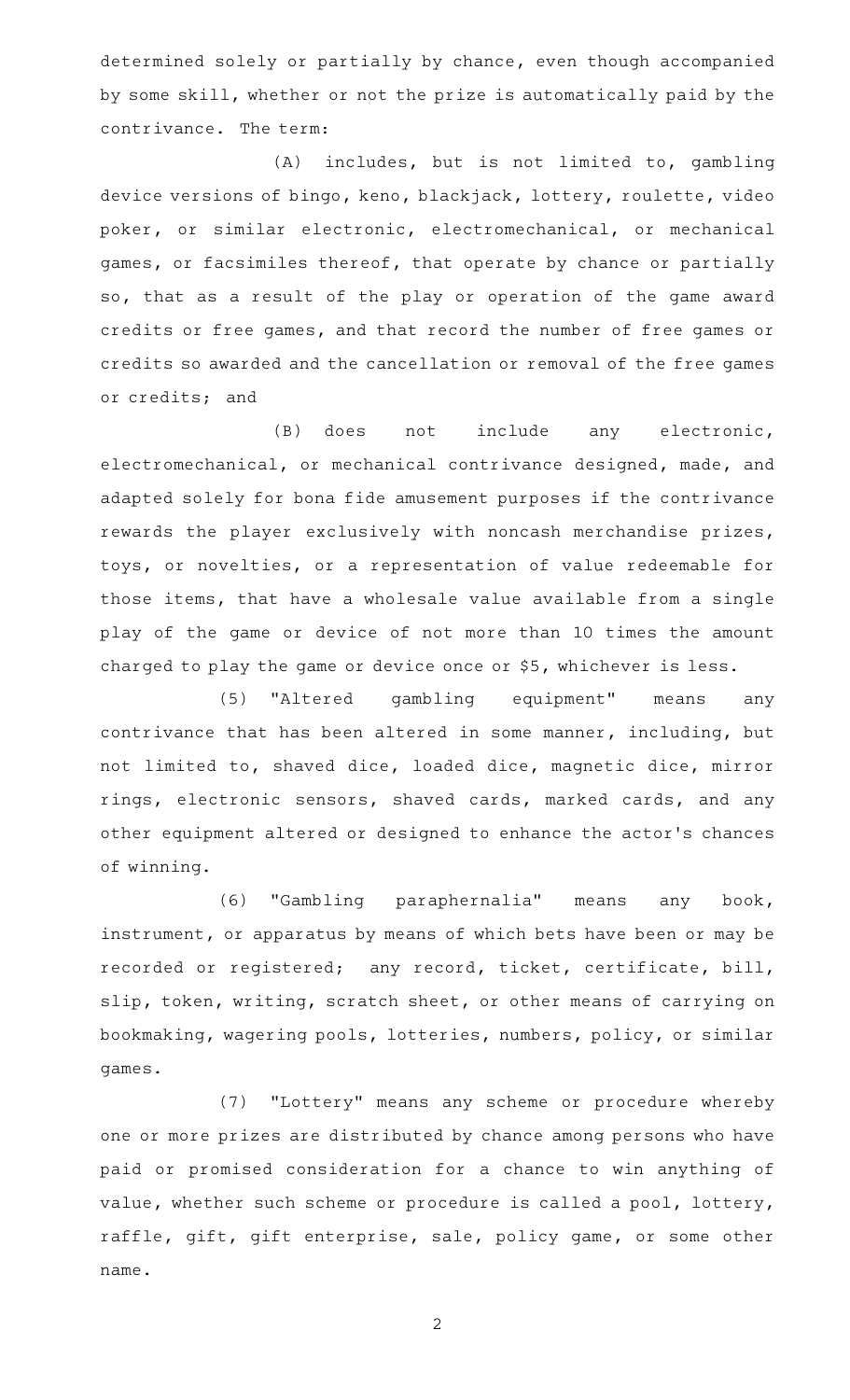(8) "Private place" means a place to which the public does not have access, and excludes, among other places, streets, highways, restaurants, taverns, nightclubs, schools, hospitals, and the common areas of apartment houses, hotels, motels, office buildings, transportation facilities, and shops.

(9) "Thing of value" means any benefit, but does not include an unrecorded and immediate right of replay not exchangeable for value.

Acts 1973, 63rd Leg., p. 883, ch. 399, Sec. 1, eff. Jan. 1, 1974. Amended by Acts 1987, 70th Leg., ch. 313, Sec. 1, 2, eff. Sept. 1, 1987; Acts 1989, 71st Leg., ch. 396, Sec. 1, eff. June 14, 1989; Acts 1993, 73rd Leg., ch. 774, Sec. 1, eff. Aug. 30, 1993; Acts 1993, 73rd Leg., ch. 900, Sec. 1.01, eff. Sept. 1, 1994; Acts 1995, 74th Leg., ch. 318, Sec. 19, eff. Sept. 1, 1995.

Sec. 47.02. GAMBLING. (a) A person commits an offense if he:

(1) makes a bet on the partial or final result of a game or contest or on the performance of a participant in a game or contest;

(2) makes a bet on the result of any political nomination, appointment, or election or on the degree of success of any nominee, appointee, or candidate; or

(3) plays and bets for money or other thing of value at any game played with cards, dice, balls, or any other gambling device.

 $(b)$  It is a defense to prosecution under this section that:

 $(1)$  the actor engaged in gambling in a private place;

(2) no person received any economic benefit other than personal winnings; and

(3) except for the advantage of skill or luck, the risks of losing and the chances of winning were the same for all participants.

(c) It is a defense to prosecution under this section that the actor reasonably believed that the conduct:

(1) was permitted under Chapter [2001](http://www.statutes.legis.state.tx.us/GetStatute.aspx?Code=OC&Value=2001), Occupations Code;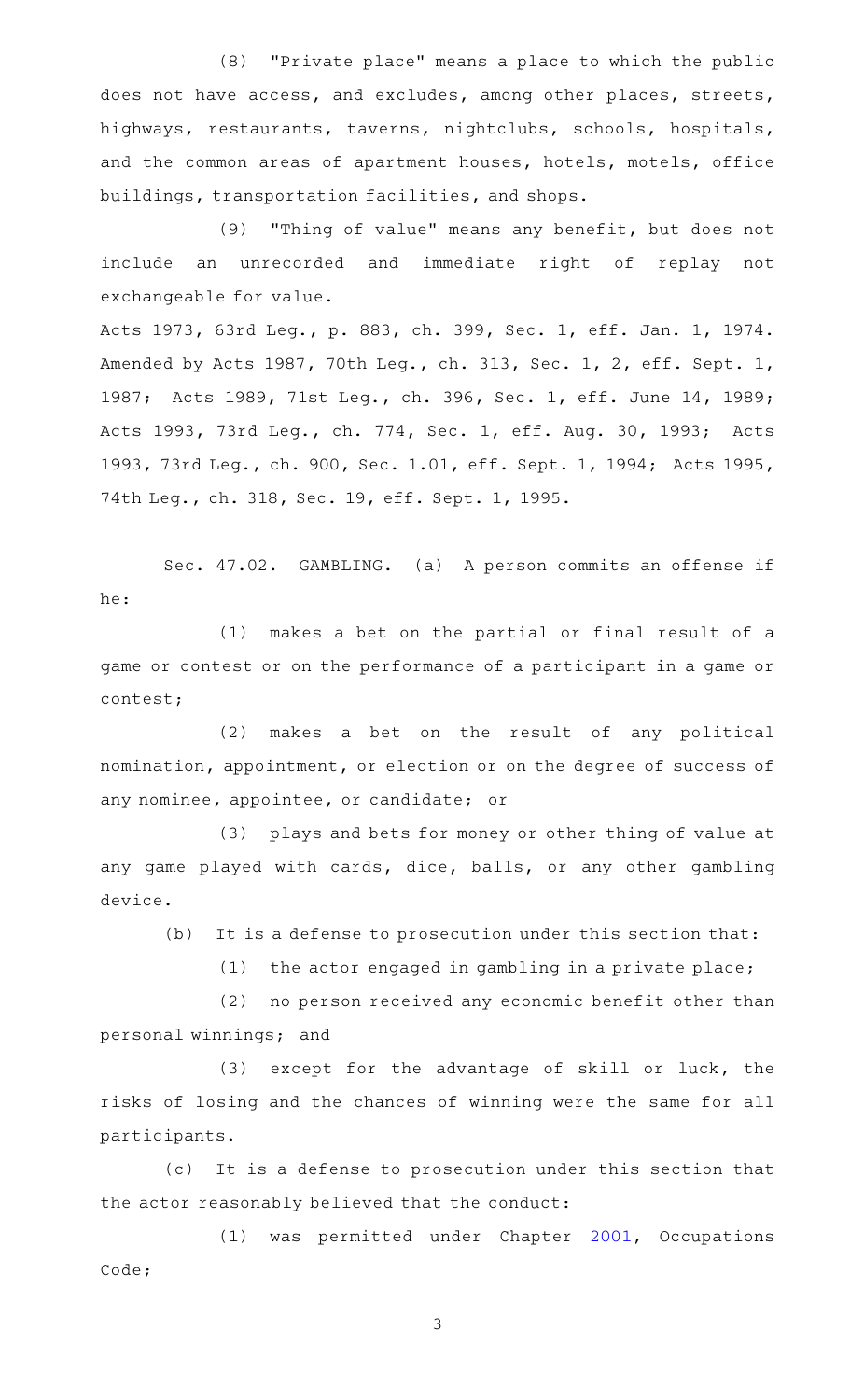(2) was permitted under Chapter [2002](http://www.statutes.legis.state.tx.us/GetStatute.aspx?Code=OC&Value=2002), Occupations Code;

(3) was permitted under Chapter [2004](http://www.statutes.legis.state.tx.us/GetStatute.aspx?Code=OC&Value=2004), Occupations Code;

 $(4)$  consisted entirely of participation in the state lottery authorized by the State Lottery Act (Chapter [466](http://www.statutes.legis.state.tx.us/GetStatute.aspx?Code=GV&Value=466), Government Code);

(5) was permitted under Subtitle A-1, Title 13, Occupations Code (Texas Racing Act); or

(6) consisted entirely of participation in a drawing for the opportunity to participate in a hunting, fishing, or other recreational event conducted by the Parks and Wildlife Department.

(d) An offense under this section is a Class C misdemeanor.

(e) It is a defense to prosecution under this section that a person played for something of value other than money using an electronic, electromechanical, or mechanical contrivance excluded from the definition of "gambling device" under Section [47.01\(](http://www.statutes.legis.state.tx.us/GetStatute.aspx?Code=PE&Value=47.01)4)(B). Acts 1973, 63rd Leg., p. 883, ch. 399, Sec. 1, eff. Jan. 1, 1974. Amended by Acts 1981, 67th Leg., 1st C.S., p. 101, ch. 11, Sec. 43, eff. Nov. 10, 1981; Acts 1989, 71st Leg., ch. 957, Sec. 2, eff. Jan. 1, 1990; Acts 1991, 72nd Leg., 1st C.S., ch. 6, Sec. 3; Acts 1993, 73rd Leg., ch. 107, Sec. 4.04, eff. Aug. 30, 1993; Acts 1993, 73rd Leg., ch. 774, Sec. 2, eff. Aug. 30, 1993. Acts 1993, 73rd Leg., ch. 900, Sec. 1.01, eff. Sept. 1, 1994; Acts 1995, 74th Leg., ch. 76, Sec. 14.53, eff. Sept. 1, 1995; Acts 1995, 74th Leg., ch. 318, Sec. 20, eff. Sept. 1, 1995; Acts 1995, 74th Leg., ch. 931, Sec. 79, eff. June 16, 1995; Acts 1997, 75th Leg., ch. 1256, Sec. 124, eff. Sept. 1, 1997; Acts 2001, 77th Leg., ch. 1420, Sec. 14.834, eff. Sept. 1, 2001.

## Amended by:

Acts 2015, 84th Leg., R.S., Ch. 47 (H.B. [975](http://www.legis.state.tx.us/tlodocs/84R/billtext/html/HB00975F.HTM)), Sec. 2, eff. January 1, 2016.

Acts 2017, 85th Leg., R.S., Ch. 963 (S.B. [1969\)](http://www.legis.state.tx.us/tlodocs/85R/billtext/html/SB01969F.HTM), Sec. 2.08, eff. April 1, 2019.

Sec. 47.03. GAMBLING PROMOTION. (a) A person commits an offense if he intentionally or knowingly does any of the following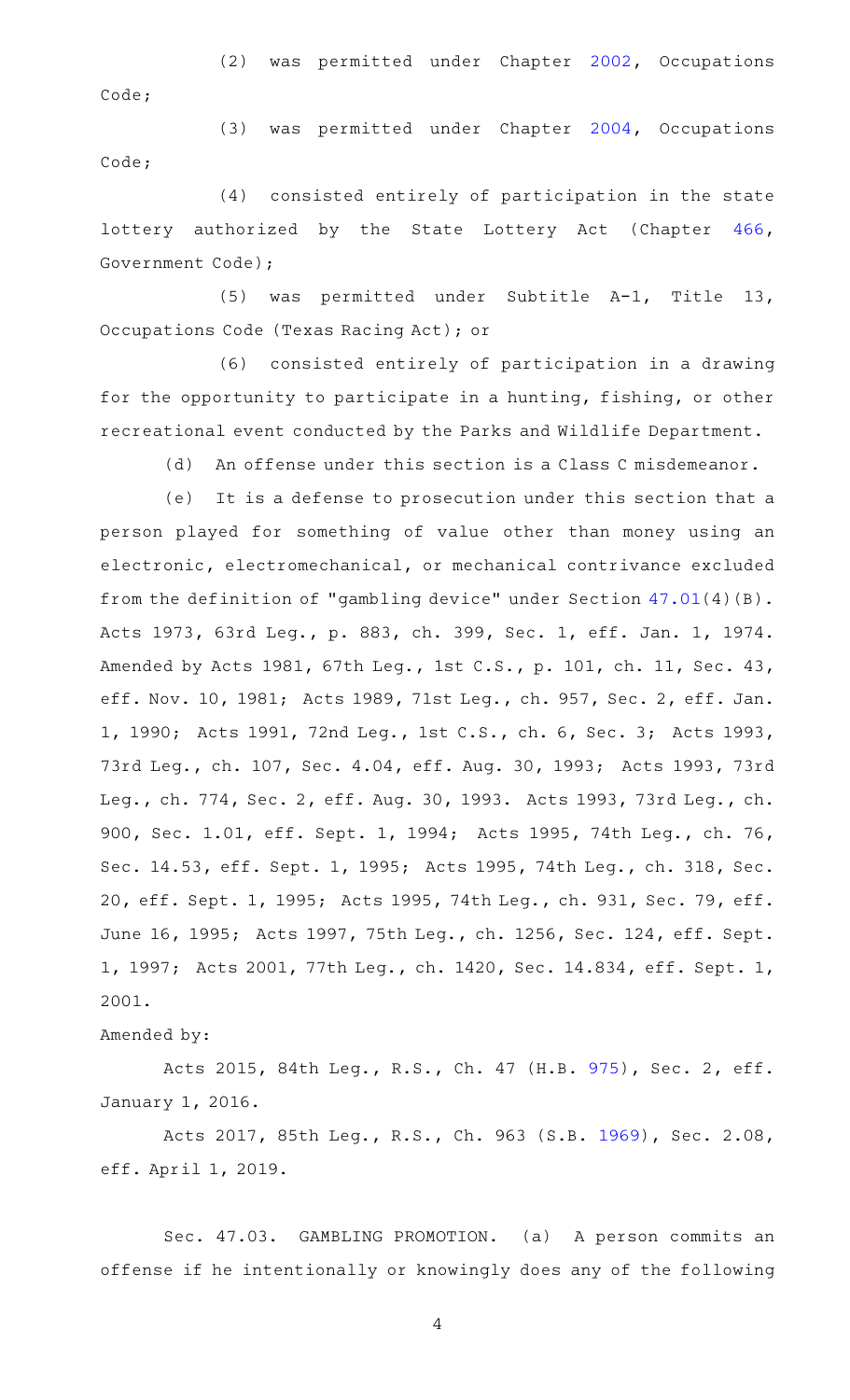acts:

(1) operates or participates in the earnings of a gambling place;

 $(2)$  engages in bookmaking;

(3) for gain, becomes a custodian of anything of value bet or offered to be bet;

(4) sells chances on the partial or final result of or on the margin of victory in any game or contest or on the performance of any participant in any game or contest or on the result of any political nomination, appointment, or election or on the degree of success of any nominee, appointee, or candidate; or

(5) for gain, sets up or promotes any lottery or sells or offers to sell or knowingly possesses for transfer, or transfers any card, stub, ticket, check, or other device designed to serve as evidence of participation in any lottery.

(b) An offense under this section is a Class A misdemeanor. Acts 1973, 63rd Leg., p. 883, ch. 399, Sec. 1, eff. Jan. 1, 1974. Amended by Acts 1987, 70th Leg., ch. 313, Sec. 3, eff. Sept. 1, 1987; Acts 1993, 73rd Leg., ch. 900, Sec. 1.01, eff. Sept. 1, 1994.

Sec. 47.04. KEEPING A GAMBLING PLACE. (a) A person commits an offense if he knowingly uses or permits another to use as a gambling place any real estate, building, room, tent, vehicle, boat, or other property whatsoever owned by him or under his control, or rents or lets any such property with a view or expectation that it be so used.

(b) It is an affirmative defense to prosecution under this section that:

 $(1)$  the gambling occurred in a private place;

(2) no person received any economic benefit other than personal winnings; and

 $(3)$  except for the advantage of skill or luck, the risks of losing and the chances of winning were the same for all participants.

(c) An offense under this section is a Class A misdemeanor. Acts 1973, 63rd Leg., p. 883, ch. 399, Sec. 1, eff. Jan. 1, 1974. Amended by Acts 1977, 65th Leg., p. 667, ch. 251, Sec. 1, eff. Aug.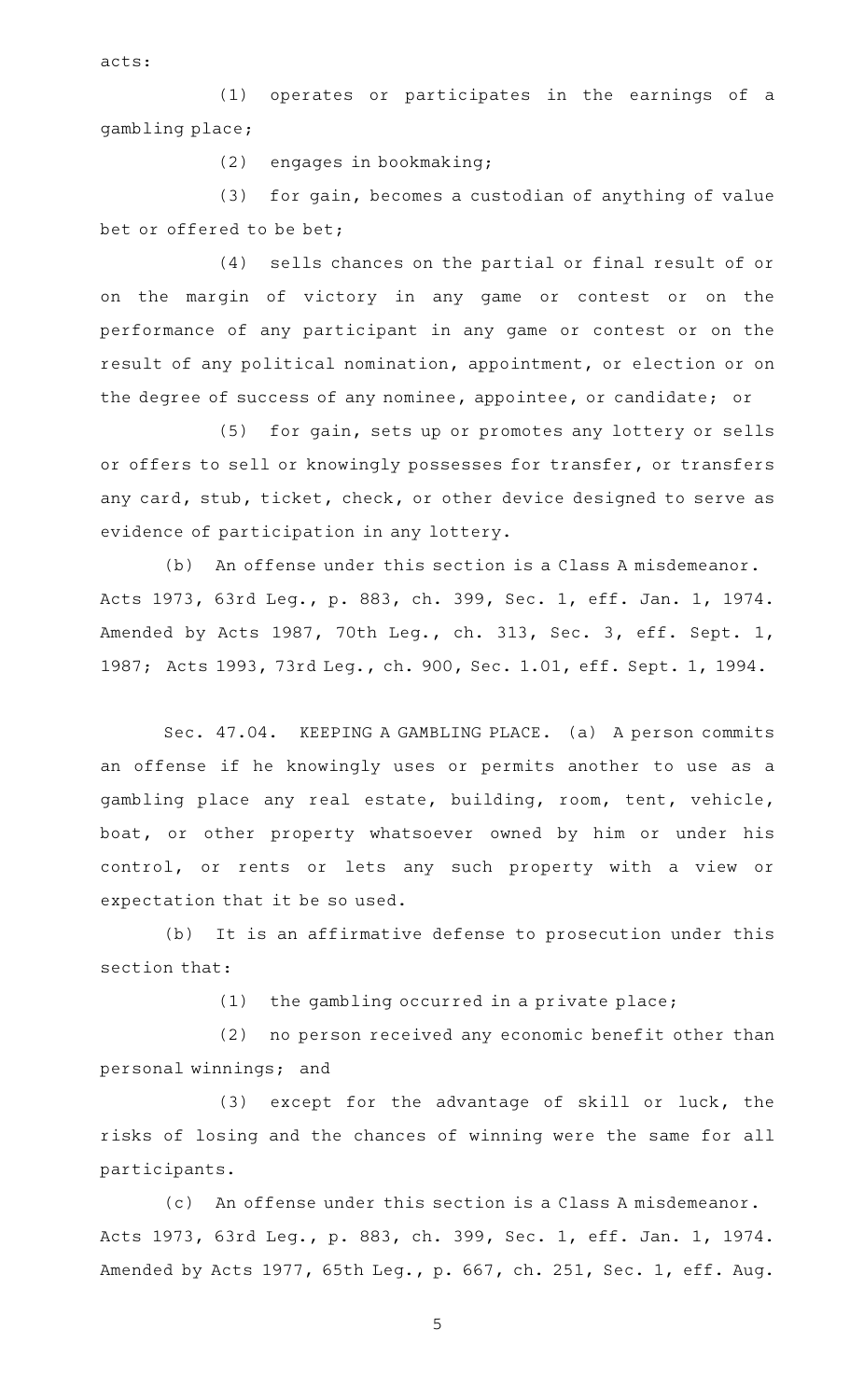29, 1977. Acts 1989, 71st Leg., ch. 1030, Sec. 1, eff. Sept. 1, 1989. Acts 1993, 73rd Leg., ch. 900, Sec. 1.01, eff. Sept. 1, 1994.

Sec. 47.05. COMMUNICATING GAMBLING INFORMATION. (a) A person commits an offense if, with the intent to further gambling, he knowingly communicates information as to bets, betting odds, or changes in betting odds or he knowingly provides, installs, or maintains equipment for the transmission or receipt of such information.

(b) It is an exception to the application of Subsection (a) that the information communicated is intended for use in placing a lawful wager under Chapter [2027](http://www.statutes.legis.state.tx.us/GetStatute.aspx?Code=OC&Value=2027), Occupations Code, and is not communicated in violation of Section [2033.013](http://www.statutes.legis.state.tx.us/GetStatute.aspx?Code=OC&Value=2033.013), Occupations Code.

(c) An offense under this section is a Class A misdemeanor. Acts 1973, 63rd Leg., p. 883, ch. 399, Sec. 1, eff. Jan. 1, 1974. Amended by Acts 1993, 73rd Leg., ch. 900, Sec. 1.01, eff. Sept. 1, 1994.

Amended by:

Acts 2017, 85th Leg., R.S., Ch. 963 (S.B. [1969\)](http://www.legis.state.tx.us/tlodocs/85R/billtext/html/SB01969F.HTM), Sec. 2.09, eff. April 1, 2019.

Sec. 47.06. POSSESSION OF GAMBLING DEVICE, EQUIPMENT, OR PARAPHERNALIA. (a) A person commits an offense if, with the intent to further gambling, he knowingly owns, manufactures, transfers, or possesses any gambling device that he knows is designed for gambling purposes or any equipment that he knows is designed as a subassembly or essential part of a gambling device.

(b) A person commits an offense if, with the intent to further gambling, he knowingly owns, manufactures, transfers commercially, or possesses any altered gambling equipment that he knows is designed for gambling purposes or any equipment that he knows is designed as a subassembly or essential part of such device.

(c)AAA person commits an offense if, with the intent to further gambling, the person knowingly owns, manufactures, transfers commercially, or possesses gambling paraphernalia.

(d) It is a defense to prosecution under Subsections (a) and (c) that: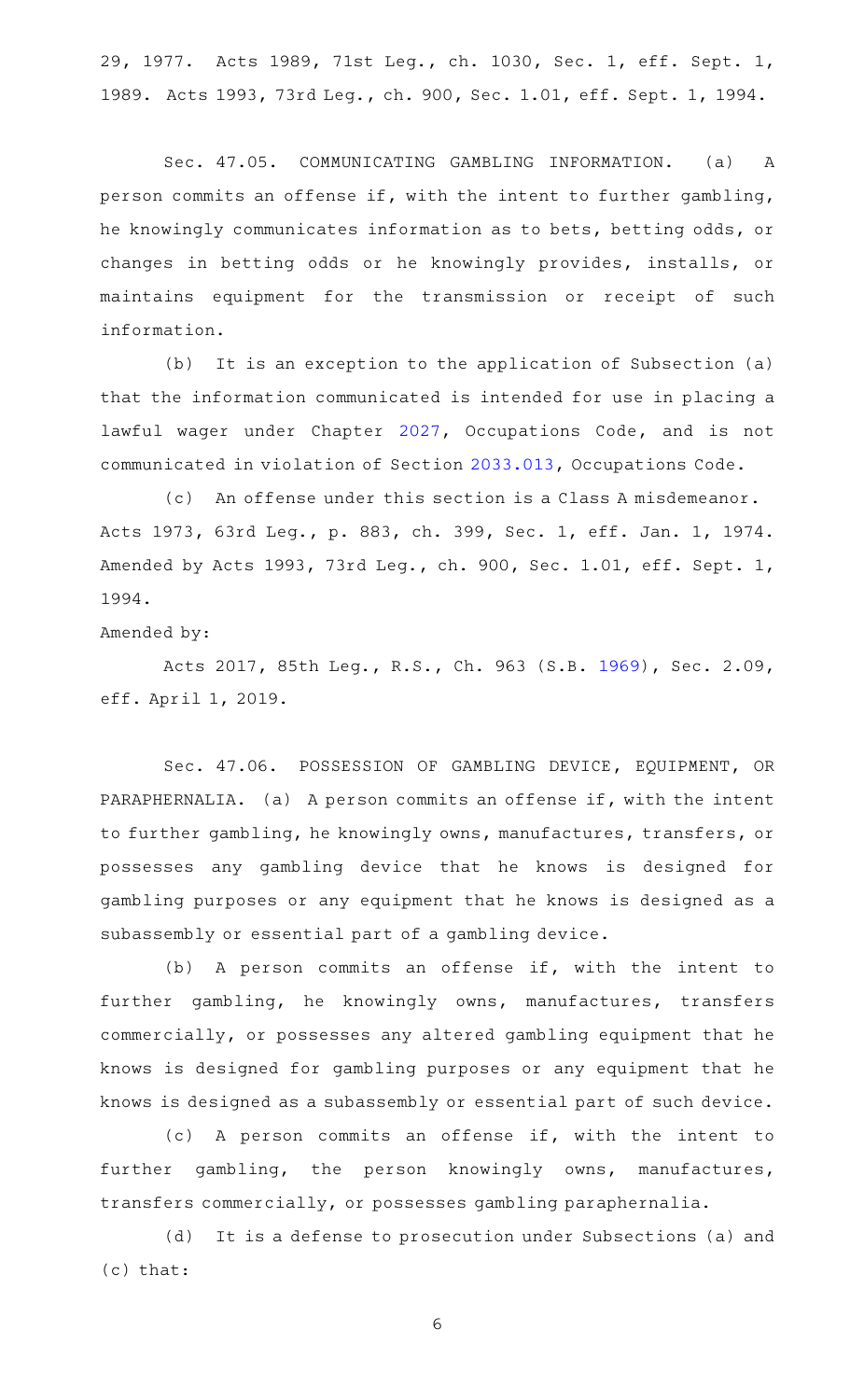$(1)$  the device, equipment, or paraphernalia is used for or is intended for use in gambling that is to occur entirely in a private place;

 $(2)$  a person involved in the gambling does not receive any economic benefit other than personal winnings; and

 $(3)$  except for the advantage of skill or luck, the chance of winning is the same for all participants.

(e) An offense under this section is a Class A misdemeanor.

(f) It is a defense to prosecution under Subsection (a) or (c) that the person owned, manufactured, transferred, or possessed the gambling device, equipment, or paraphernalia for the sole purpose of shipping it to another jurisdiction where the possession or use of the device, equipment, or paraphernalia was legal.

(g) A district or county attorney is not required to have a search warrant or subpoena to inspect a gambling device or gambling equipment or paraphernalia on an ocean-going vessel that enters the territorial waters of this state to call at a port in this state. Acts 1973, 63rd Leg., p. 883, ch. 399, Sec. 1, eff. Jan. 1, 1974. Amended by Acts 1977, 65th Leg., p. 668, ch. 251, Sec. 2, eff. Aug. 29, 1977; Acts 1977, 65th Leg., p. 1865, ch. 741, Sec. 1, eff. Aug. 29, 1977; Acts 1987, 70th Leg., ch. 167, Sec. 5.01(a)(48), eff. Sept. 1, 1987; Acts 1987, 70th Leg., ch. 458, Sec. 1, eff. Sept. 1, 1987; Acts 1989, 71st Leg., ch. 1030, Sec. 2, eff. Sept. 1, 1989; Acts 1991, 72nd Leg., ch. 44, Sec. 1, eff. Aug. 26, 1991; Acts 1991, 72nd Leg., ch. 315, Sec. 1, eff. Sept. 1, 1991; Acts 1991, 72nd Leg., 1st C.S., ch. 6, Sec. 4; Acts 1993, 73rd Leg., ch. 107, Sec. 4.05, eff. Aug. 30, 1993; Acts 1993, 73rd Leg., ch. 284, Sec. 30, eff. Sept. 1, 1993; Acts 1993, 73rd Leg., ch. 900, Sec. 1.01, eff. Sept. 1, 1994.

Sec. 47.07. EVIDENCE. In any prosecution under this chapter in which it is relevant to prove the occurrence of a sporting event, a published report of its occurrence in a daily newspaper, magazine, or other periodically printed publication of general circulation shall be admissible in evidence and is prima facie evidence that the event occurred.

Acts 1973, 63rd Leg., p. 883, ch. 399, Sec. 1, eff. Jan. 1, 1974.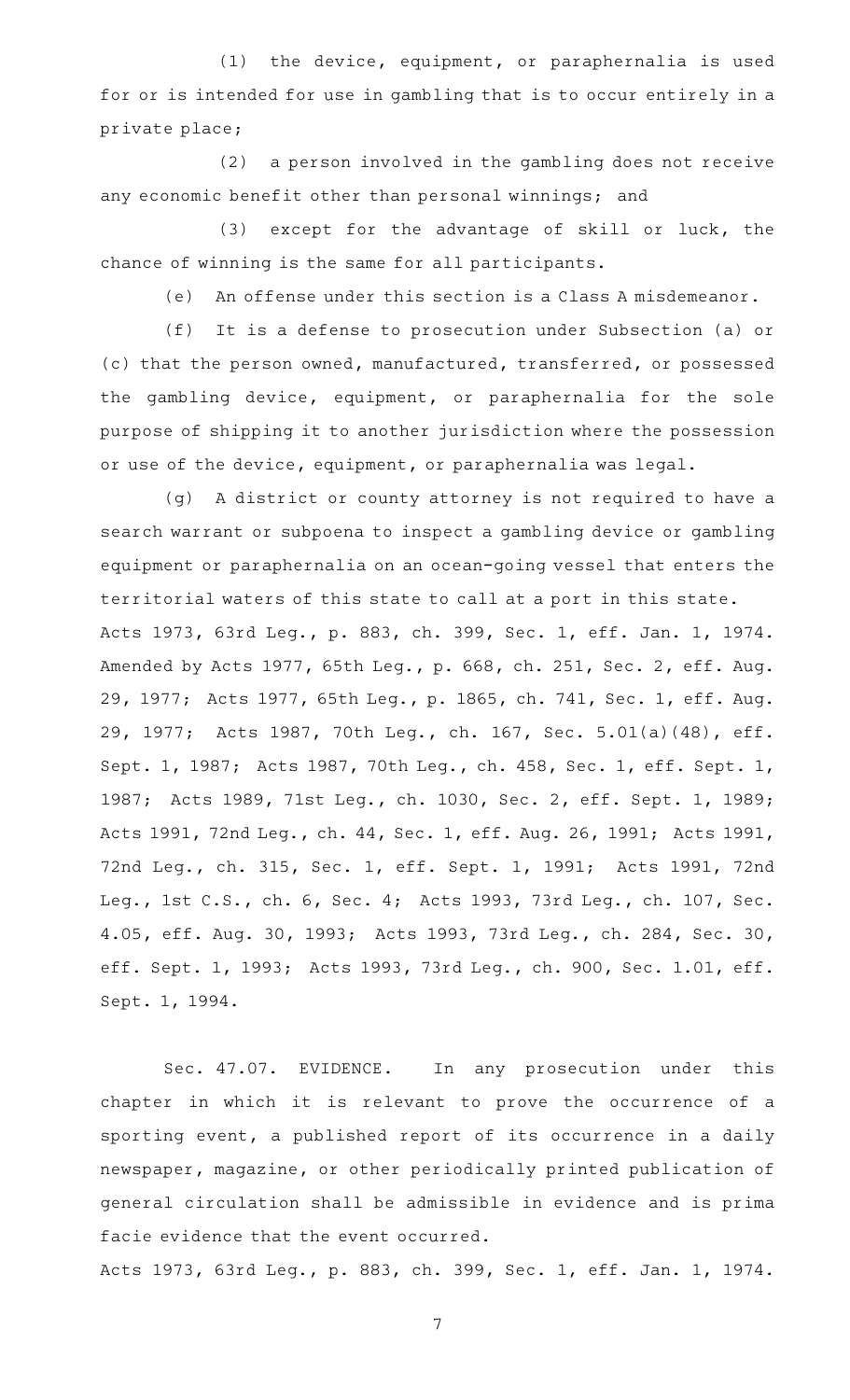Renumbered from Penal Code Sec. 47.08 and amended by Acts 1993, 73rd Leg., ch. 900, Sec. 1.01, eff. Sept. 1, 1994.

Sec. 47.08. TESTIMONIAL IMMUNITY. (a) A party to an offense under this chapter may be required to furnish evidence or testify about the offense.

(b) A party to an offense under this chapter may not be prosecuted for any offense about which he is required to furnish evidence or testify, and the evidence and testimony may not be used against the party in any adjudicatory proceeding except a prosecution for aggravated perjury.

(c) For purposes of this section, "adjudicatory proceeding" means a proceeding before a court or any other agency of government in which the legal rights, powers, duties, or privileges of specified parties are determined.

(d) A conviction under this chapter may be had upon the uncorroborated testimony of a party to the offense. Acts 1973, 63rd Leg., p. 883, ch. 399, Sec. 1, eff. Jan. 1, 1974. Renumbered from Penal Code Sec. 47.09 by Acts 1993, 73rd Leg., ch. 900, Sec. 1.01, eff. Sept. 1, 1994.

Sec. 47.09. OTHER DEFENSES. (a) It is a defense to prosecution under this chapter that the conduct:

 $(1)$  was authorized under:

(A) Chapter [2001](http://www.statutes.legis.state.tx.us/GetStatute.aspx?Code=OC&Value=2001), Occupations Code;

(B) Chapter [2002](http://www.statutes.legis.state.tx.us/GetStatute.aspx?Code=OC&Value=2002), Occupations Code;

(C) Chapter [2004](http://www.statutes.legis.state.tx.us/GetStatute.aspx?Code=OC&Value=2004), Occupations Code;

(D) Subtitle A-1, Title 13, Occupations Code (Texas Racing Act); or

(E) Chapter [280,](http://www.statutes.legis.state.tx.us/GetStatute.aspx?Code=FI&Value=280) Finance Code;

(2) consisted entirely of participation in the state lottery authorized by Chapter [466](http://www.statutes.legis.state.tx.us/GetStatute.aspx?Code=GV&Value=466), Government Code; or

(3) was a necessary incident to the operation of the state lottery and was directly or indirectly authorized by:

(A) Chapter [466,](http://www.statutes.legis.state.tx.us/GetStatute.aspx?Code=GV&Value=466) Government Code;

(B) the lottery division of the Texas Lottery Commission;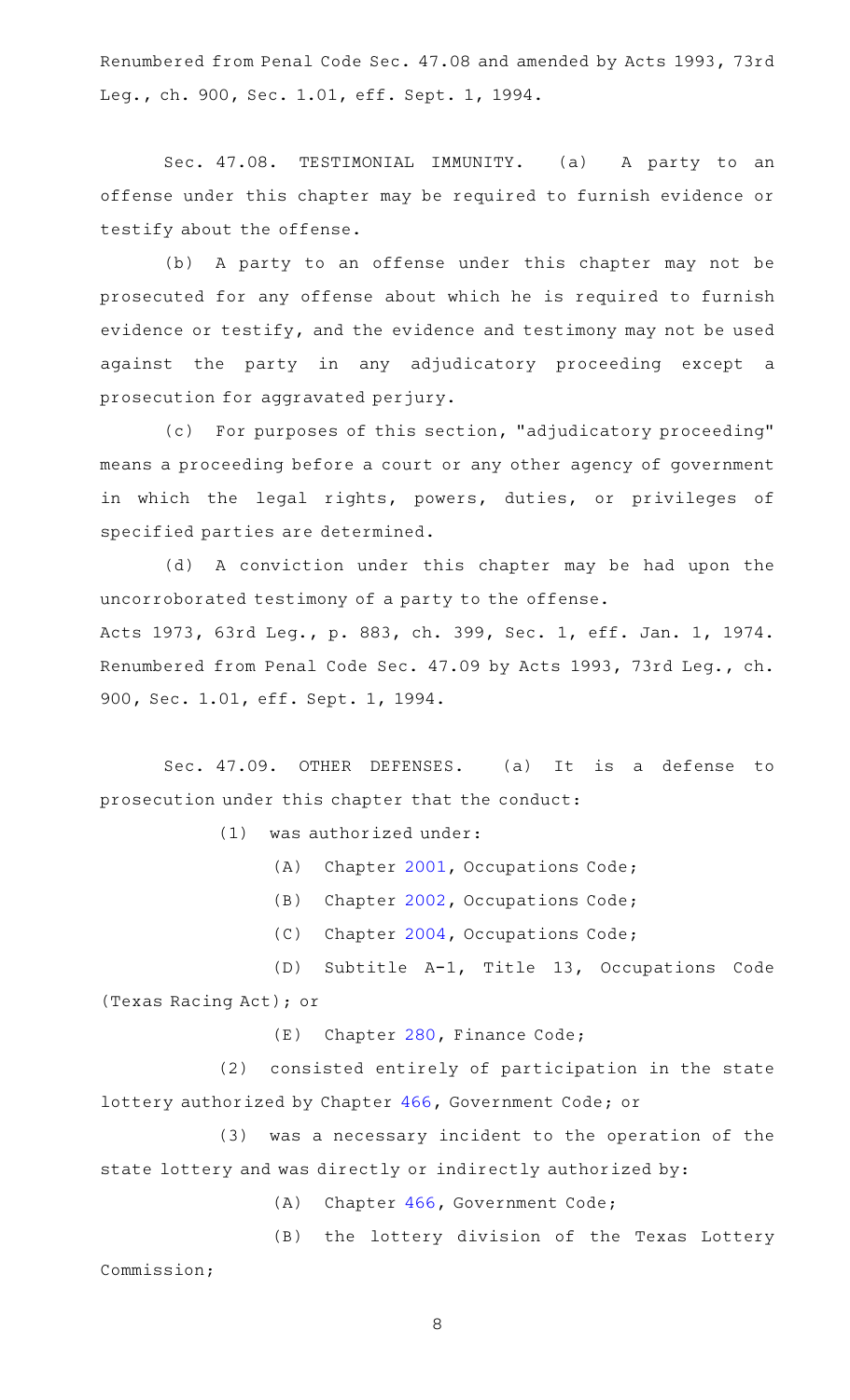(C) the Texas Lottery Commission; or

(D) the director of the lottery division of the Texas Lottery Commission.

(b) It is an affirmative defense to prosecution under Sections  $47.04$ ,  $47.06(a)$  $47.06(a)$ , and  $47.06(c)$  $47.06(c)$  that the gambling device, equipment, or paraphernalia is aboard an ocean-going vessel that enters the territorial waters of this state to call at a port in this state if:

(1) before the vessel enters the territorial waters of this state, the district attorney or, if there is no district attorney, the county attorney for the county in which the port is located receives notice of the existence of the device, equipment, or paraphernalia on board the vessel and of the anticipated dates on which the vessel will enter and leave the territorial waters of this state;

 $(2)$  at all times while the vessel is in the territorial waters of this state all devices, equipment, or paraphernalia are disabled, electronically or by another method, from a remote and secured area of the vessel in a manner that allows only the master or crew of the vessel to remove any disabling device;

(3) at all times while the vessel is in the territorial waters of this state any disabling device is not removed except for the purposes of inspecting or repairing the device, equipment, or paraphernalia; and

 $(4)$  the device, equipment, or paraphernalia is not used for gambling or other gaming purposes while the vessel is in the territorial waters of this state.

Added by Acts 1993, 73rd Leg., ch. 900, Sec. 1.01, eff. Sept. 1, 1994. Amended by Acts 1995, 74th Leg., ch. 76, Sec. 14.54, eff. Sept. 1, 1995; Acts 1997, 75th Leg., ch. 111, Sec. 1, eff. May 16, 1997; Acts 1997, 75th Leg., ch. 1035, Sec. 55, eff. June 19, 1997; Acts 1999, 76th Leg., ch. 844, Sec. 1, eff. Sept. 1, 1999; Acts 2001, 77th Leg., ch. 1420, Sec. 14.835, eff. Sept. 1, 2001. Amended by:

Acts 2015, 84th Leg., R.S., Ch. 47 (H.B. [975](http://www.legis.state.tx.us/tlodocs/84R/billtext/html/HB00975F.HTM)), Sec. 3, eff. January 1, 2016.

Acts 2017, 85th Leg., R.S., Ch. 963 (S.B. [1969\)](http://www.legis.state.tx.us/tlodocs/85R/billtext/html/SB01969F.HTM), Sec. 2.10,